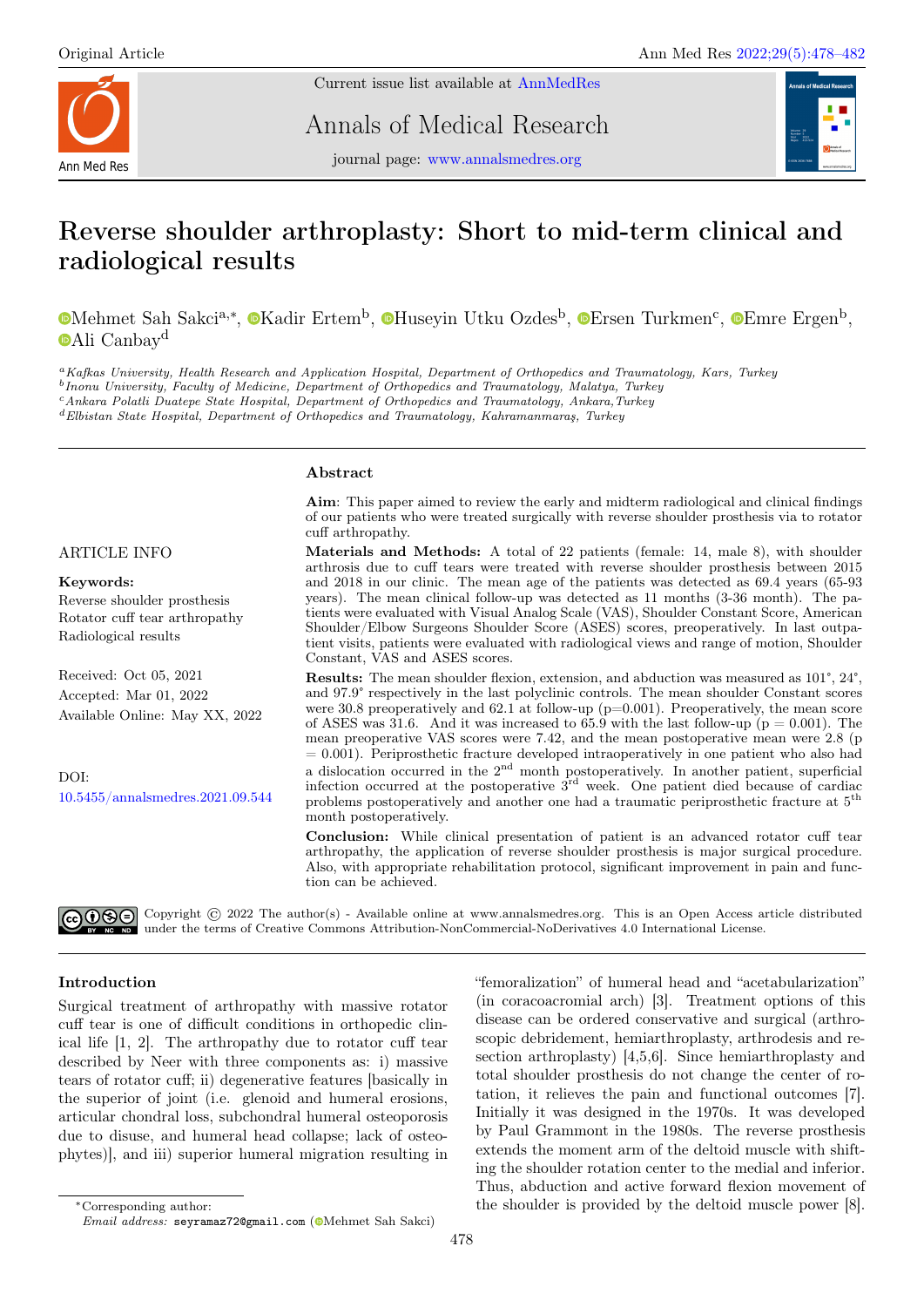This reduces the mechanical torque on the prosthetic components and reduces the risk of loosening. When comparing to the total and partial shoulder prosthesises, it has more stable design [9]. The reverse shoulder prosthesis was used for arthropathy due to cuff tear initially. And then it is also commonly used for shoulder arthroplasty revisions, tumor resection, and shoulder involvement in rheumatologic diseases, proximal humerus fractures, fracture sequelae and pseudoparalysis [9, 11]. In young patients without arthropathy, tendon transfer is recommended for massive rotator cuff tears. Reverse shoulder prosthesis is recommended in cases of unrepairable massive rotator cuff tears and pseudoparalysis in elder ages (over 65 years of age) [2, 11].

Many factors affects the results of the reverse prosthesis such as surgeon's experience, surgical technique, correct indication, patient and implant characteristics and postoperative rehabilitation. We aimed to review the functional and radiological results of reverse shoulder prosthesis used for cuff tear arthropathy.

#### Materials and Methods

Patients with arthropathy due to rotator cuff tear were detected in our clinic between 2015 and 2018. The inclusion criteria were: i) being over 65-years old, ii) patients with rotator cuff arthropathy, iii) patients with uncontrolled pain for the last 6 months, although history with conservative treatment with physical therapy. The exclusion criteria were: i) being under 65 years old, ii) patients without cuff arthropathy, iii) patients without the anamnesis of conservative treatment with physical therapy, iv) patients which have no pain claims, and function loss.

The dominant hand was the right side in 18 patients, and 4 left side. In the patients group, the surgery was applied in 8 left and 14 right hands. In all patients, the diagnosis was detected as arthropathy due to tear of rotator cuff. According to the anamnesis of the patients, open reduction internal fixation (ORIF) surgery history exist due to a proximal fracture of the humerus. In the preoperative evaluation, standard shoulder anterior posterior (AP) oblique x-rays, Computed Tomography (CT), Magnetic Resonance Imaging (MRI) were taken. The classification of cuff-tear arthropathy in our patients was made according to Hamada et al classification [10]. Grades were found as 4 or 5 in all patients. All patients were evaluated with the mean in range of motion, x-rays, Visual Analog Scale (VAS), American Shoulder-Elbow Surgeons Shoulder Score (ASES), and Constant Shoulder Scores by questioning whether they want to be operated again with satisfaction status at their last follow up. These preoperative scores (VAS, ASES, Constant) were obtained by using the hospital information recording system.

#### Analysis and ethics committee

Ethics protocol for our study was approved by the XXX University Medical Faculty Ethics Committee. Declaration of Helsinki was conducted in accordance with our study.



Figure 1. Postoperative plain x-ray of 72 years old male patient along with preoperative radiography and MRI.

#### Surgical technique

Under general anesthesia and on the beach chair position, deltopectoral incision was used in all patients. Implantcast brand implant was used in 8 patients and FX brand implant was used in 14 patients. The subscapularis tendon was removed from the humerus insertion site without bone. In four patients, only the remaining muscle tissues were removed because the subscapular muscle was a fullthickness rupture. The cut into humeral head was made with special guiding system to create a 145 degree with the diaphysis. By temporarily placing the head protector in the humerus, fibrous residues around the glenoid were cleared and their borders were determined, especially the inferior. The guide wire was put at the bottom of the glenoid and sent 90 degrees perpendicular to the glenoid axis. The glenoid joint was prepared by removing superficial layers of subchondral bone with reamer. The metaglene was put as inferior as possible to the glenoid. The metaglene was fixed to the scapula with at least two locked, mostly three or four screws. The humeral diaphysis was carved with carvers. The metaphysis was prepared with rasps. The stem for humeral was cemented with a proper degree of retroversion at 20 degrees. The glenosphere is fixed to the component of metaglene with screw. The insert (sourced by polyethylene) was placed into the humeral stool. The humeral joint was reduced. The glenohumeral stability was controlled. When the shoulder in external rotation, the cut subscapularis tendon was repaired if it comes to its insertion site on the humerus, if it did not, it was not repaired so that it did not limit external rotation. The mean duration of physiotherapy was  $6(4-10)$  weeks. Passive exercises started at the first 4 weeks while active exercises started after sixth week.

#### **Statistics**

The mean standard deviation values of the scores were taken. Wilcoxon signed-rank test was used to compare preoperative and postoperative VAS, Constant and ASES scores. Wilcoxon is a non-parametric test used to compare dependent variables. The p values under 0.05 was considered as significant.

#### Results

22 patients (female: 14, male: 8) were detected with arthropathy due to rotator cuff tear in our groups. The last polyclinic controls were associated with decreased pain and improvement in shoulder elevation. The mean shoulder Constant score was 30.8 preoperatively and 62.1 at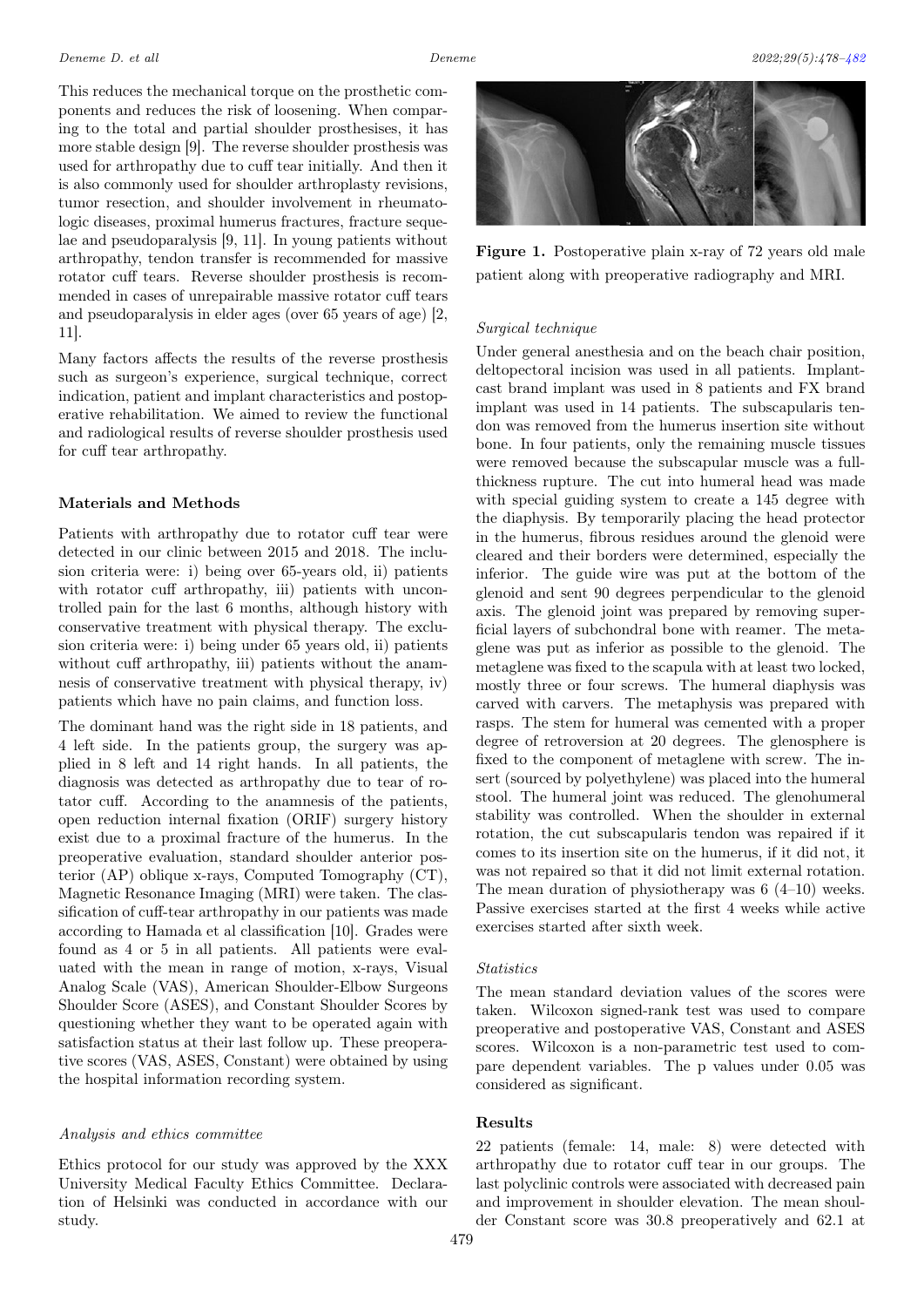

Figure 2. 62 y female patient with rheumatoid arthritis - preoperative x-ray and MRI along with postoperative radiography.



Figure 3. 76 y male patient - shoulder flexion, abduction, internal & external rotation amount at postoperative 9th month.



Figure 4. Average pre and post operative Constant and ASES scores.



Figure 5. Post-operative mean shoulder flexion, abduction extension values.

Table 1. Pre- and postoperative mean values of VAS, Constant, ASES scores.

<span id="page-2-0"></span>

| Mean                  | VAS scores | Constant scores | <b>ASESs</b> |
|-----------------------|------------|-----------------|--------------|
| Preop                 | 7.42       | 30.8            | 31.6         |
| Postop                | 2.8        | 62.1            | 65.9         |
| Statistics (p values) | $p=0.001$  | $p=0.001$       | $p=0.001$    |

latter follow-up  $(p=0.001)$  (Table 3). The mean score of ASES was 31.6 preoperatively and it was increased to 65.9 at latter follow-up  $(p=0.001)$  (Table 3). The mean postoperative flexion, extension and abduction were 101°, 24° and 97.9°, respectively (Table 1). Preoperatively, internal rotation degrees were at L5 and thigh level and increased to L2 level postoperatively. The mean preoperative VAS was 7.42, and 2.8 postoperatively (p=0.001) (Table 2). All functional scores were given Table 4.

When the radiological results were evaluated, it was seen that the humeral stems were placed in varus in two patients and in valgus in one patient. Scapular notching was not observed in any of the patients. Minimal osteolysis was detected around the stem in the proximal humerus in one patient. Postoperative periprosthetic fracture and dislocation was observed in same patient. Loosening around the humeral or glenoid component was not observed in any patient.

Fracture developed in one patient intraoperatively and at the 5th month in another patient postoperatively after a fall. Fissure line developed in the humerus in the patient who developed intraoperative fracture when the humerus was rasped. After placing 2 cerclage wires, the humeral stem was placed. Posttraumatic dislocation was observed at postoperative 2nd month in the same patient. Due to closed reduction failed, open reduction performed. And it was observed that the humeral stem was released from the cement and was mobile. Humeral stem revision was performed in this patient. In the postoperative 5th month, fracture was seen in the distal part of the humeral stem after falling and osteo-synthesis was achieved with ORIF. In one patient, an infection occurred at the postoperative 3 rd week at the surgical incisions site. Under the con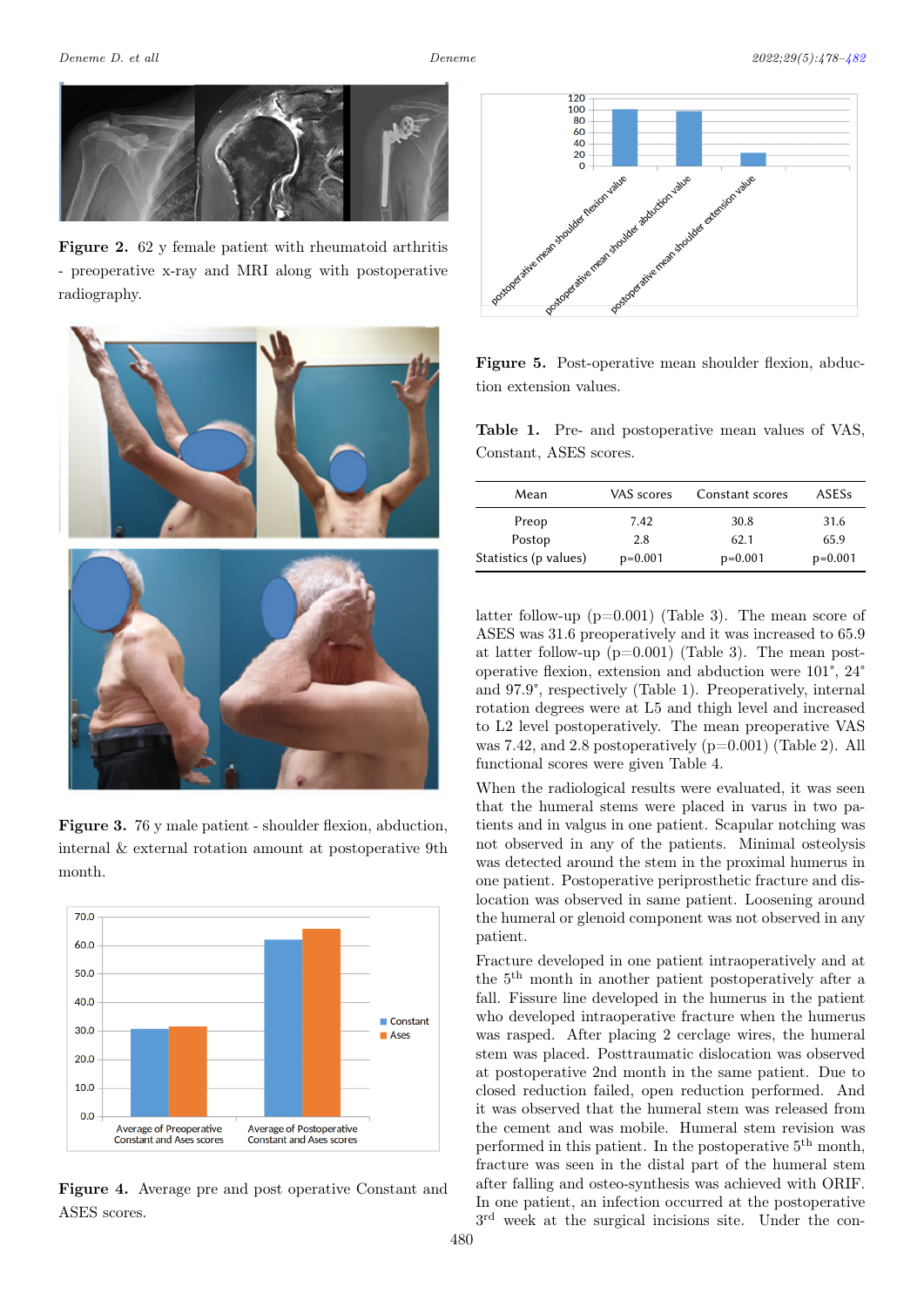ditions of the operating room, it was observed that the infection was superficial and limited to the subcutaneous tissues for which washing and debridement was performed. The infection cleared up with antibiotic treatment. One patient died due to cardiac problems in the postoperative 5th month. None of the patients had neurological or vascular injury.

## Discussion

The reverse shoulder prosthesis can recommended for older patients with pseudoparalysis and also massive tear of rotator cuff which is unrepairable [11]. Over time, reverse shoulder prosthesis have also started to be used in elderly complex humeral proximal end fractures, arthrosis after fracture, after tumor resection, rheumatic diseases and revision surgeries of primary operation [9].

Boileau et al reported that the reverse shoulder prosthesis applied to patients with unsuccessful cuff repair surgery showed improved functional outcomes [12]. Successful similar results have been reported in a number of series with follow-up for 4 years [12, 13]. Again, with the report of Guery et al the survival was established as 84% in 77 disease series with at least 5-years results [14]. Although superior results were reported with the reverse prosthesis in the arthropathy developed due to cuff tear, good results were emphasized in patients with massive tears of the cuff in pseudo-paralysis along with other indications such as fractures, revisions, and tumors [2, 12].

In this study, patients who developed arthropathy due to cuff tear as the etiologic diagnosis were selected and the reverse shoulder prosthesis applied showed good results in the early time. According to evaluation of the pain, function, and satisfaction levels of patients, there was a significant improvement, especially in ROM. This condition was associated with the elimination of the mechanical disability caused by shoulder arthrosis and with the removal of degenerated and painful tissues, which was related to normal functioning of the teres minor muscle and reduced pain. The difference between the mean of preoperative and postoperative VAS found to be statistically significant. Oliveira França et al. In the series of 22 cases, reported that preoperative VAS was found to be 7.64 compared to postoperative VAS which was found to be 2.06 [4].

The increase in the mean ASES score was 34.3 after surgery. This was statistically significant and was consistent with the literature. Oliveira França et al. found this difference as 43.1 in a series of 22 cases [4]. The increase in the mean postoperative Constant score of 31.3 points was statistically significant and was consistent with the literature. Ata Can A. et al. In their series of 14 patients, found that the mean Constant score after surgery 38.2 points higher than the mean constant score before surgery [18].

Although incisions such as deltopectoral, superolateral, anterosuperior are used in the literature, deltopectoral incisions are mostly preferred [11]. We preferred the deltopectoral approach in all patients because of the low probability of axillary nerve damage, good surgical field view, easier subscapular repair, and sufficient clinical experience. In some publications, complications such as glenoid loosening, dislocation, glenoid notching, infection, periprosthetic fracture, neurological sequels, fractures/hematomas of acromion were reported [2, 12, 13]. Complication rates were reported higher levels in reverse prosthesis series performed as revision surgery [15]. To prevent glenoid notching, it is recommended to use non-concentric glenosphere, and inserting the glenoid component as inferior as possible with a slight inferior tilt [16]. Taking these experiences into account, we put into the metaglene to the deepinferior edge of the glenoid joint. Also, we put into the glenosphere component in some cases in most inferior part using the non-concentric glenosphere to prevent the connection of the humeral component with the inferior of the glenoid joint. In the series of Walch et al with 240 reverse shoulder prosthesis, emphasized that enhanced experience associated with decreased complication rates [14].

In our series, one superficial infection, one dislocation, one second surgery due to periprosthetic fracture were detected with the mean follow-up as 11 months. Due to the lack of long-term follow-up, scapular notching and prosthesis loosening may not have been observed. One of our patients died due to cardiac problems in the postop 5th month. Despite current problems and complications, 18 patients were satisfied with the condition and need to repeat the same operation in case of need while 4 patients were not satisfied with the condition and declared that they would not have the same operation again.

Flávio de Oliveira França et al. 22 reported that the satisfaction rate was 100% in their series of 22 cases [4]. Favaro et al. reported that only one patient did not want to have the same surgery in their 27 case series [17]. The patients underwent a rehabilitation program for an average of 6 weeks after the operation. Rehabilitation progressed faster after wound healing. It was thought that a slow rehabilitation would be more appropriate because the patients were in advanced age, the difficulty in adapting to rapid rehabilitation and increased risk of dislocation.

There were several limitations in this retrospective study that must be acknowledged. These were: the low number of patients, absence of long-term follow-up, and the inability to use the same model prosthesis in all patients.

The reverse shoulder prosthesis with proper technique can achieve significantly good results in patients with arthropathy due to rotator cuff tears who have pain and functional problems. In order to investigate the complications and functional outcomes in the long term, follow-up of our patients is continued.

#### Ethical approval

Human research ethics approval was obtained from the local review board (Inonu University Scientific Research and Publication Ethics Committee) prior to the initiation of the study activities.

#### References

- 1. Clement ND, Nie YX, McBirnie JM. Management of degenerative rotator cuff tears: a review and treatment strategy. Sports Med Arthrosc Rehabil Ther Technol. 2012; 4(1): 48.
- 2. Werner CM, Steinmann PA, Gilbart M, at al. Treatment of painful pseudoparesis due to irreparable rotator cuff dysfunction with the Delta III reverse-ball-and socket total shoulder prosthesis. J Bone Joint Surg Am 2005; 87:1476-86.